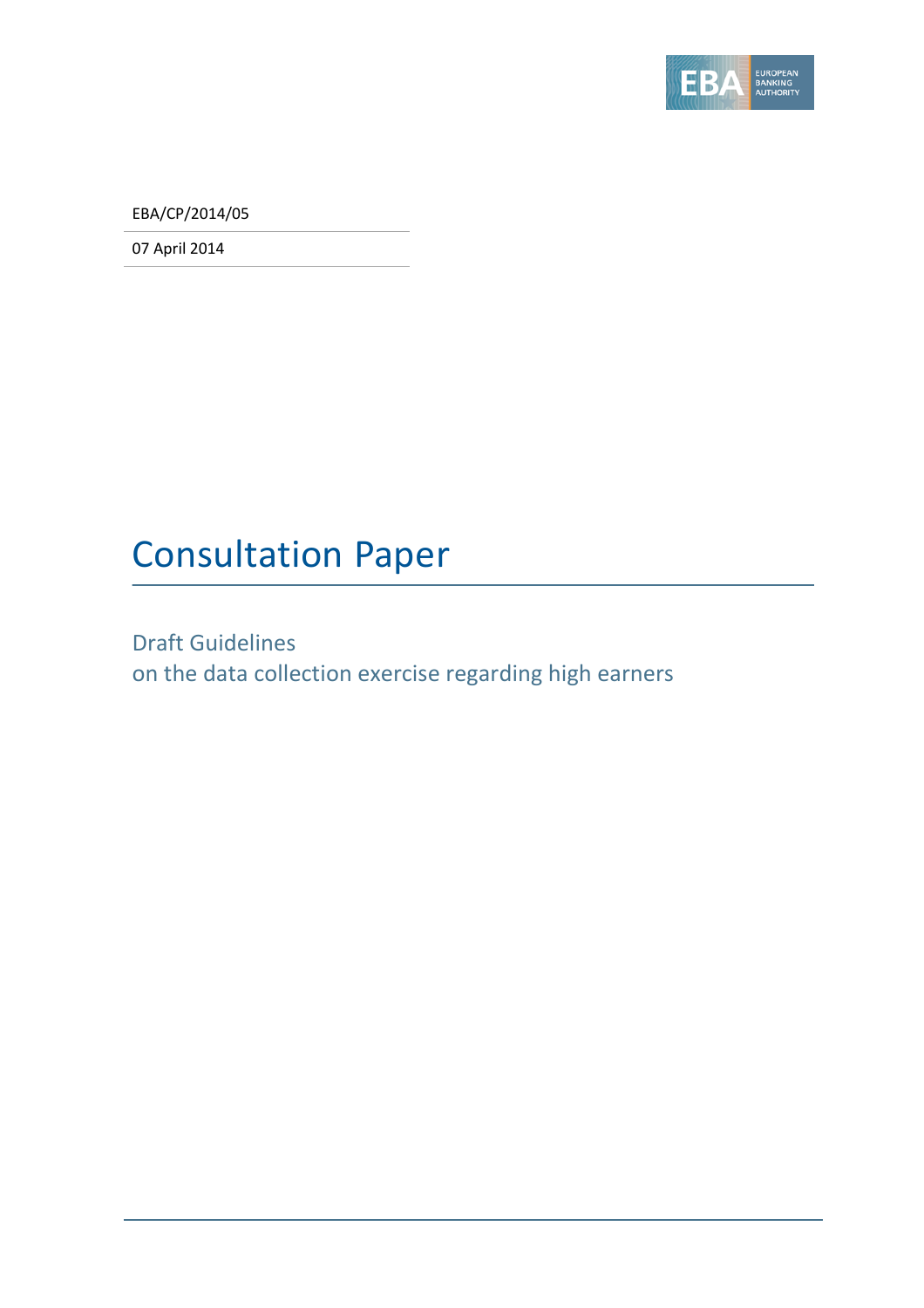

# **Contents**

| 3  |
|----|
| 4  |
| 5  |
| 7  |
| 9  |
|    |
| 10 |
| 12 |
| 13 |
| 18 |
| 18 |
| 21 |
| 22 |
|    |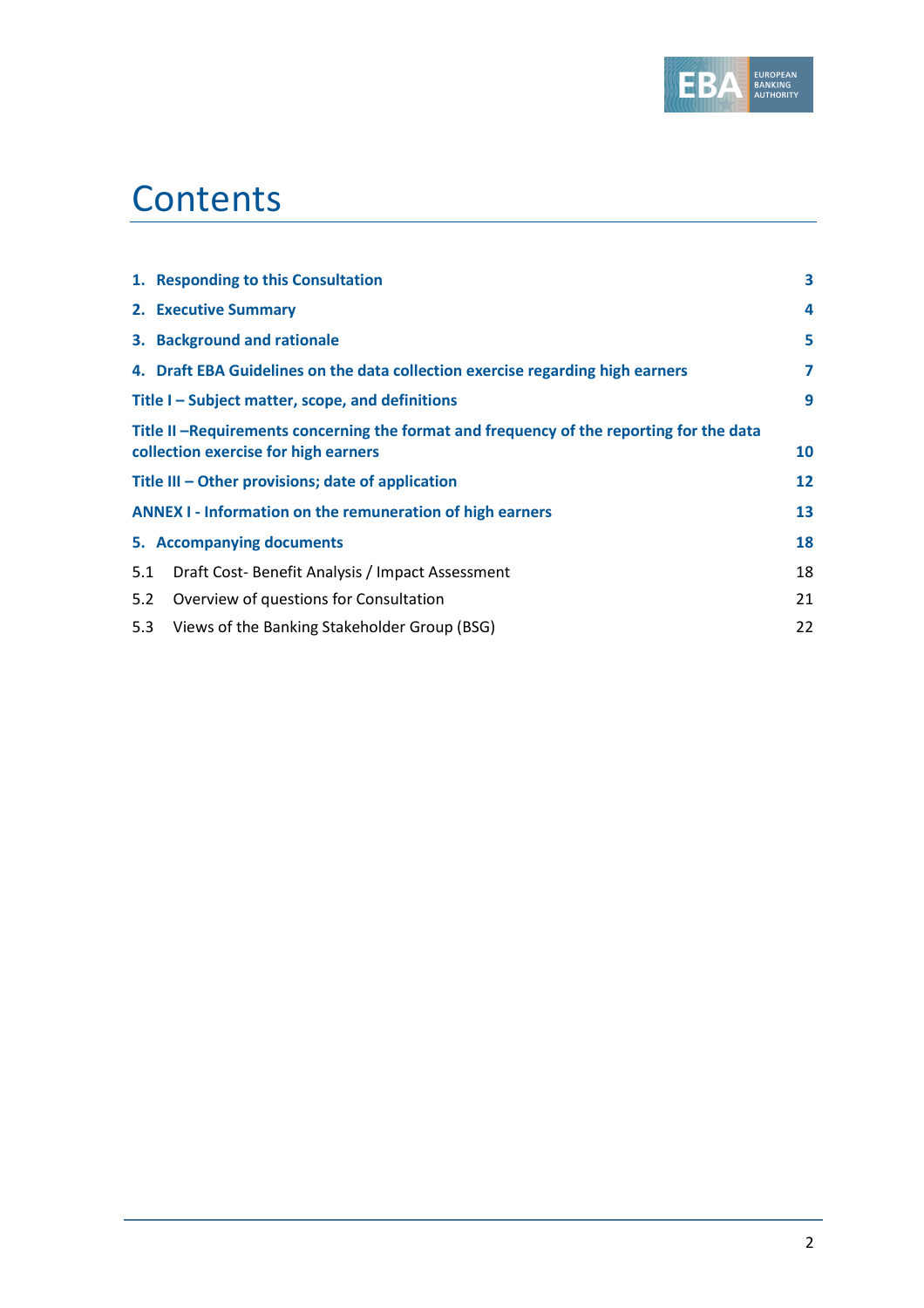

# 1. Responding to this consultation

The European Banking Authority (EBA) invites comments on all proposals put forward in this paper and in particular on the specific questions summarised in section 5.2.

Comments are most helpful if they:

- **Fallengia Exercise 1** respond to the question posed;
- **Example 3** indicate the specific point to which a comment relates;
- contain a clear rationale;
- provide evidence to support the views expressed/rationale proposed; and
- describe any alternative regulatory choices the EBA should consider.

#### **Submission of responses**

To submit your comments, click on the 'send your comments' button on the consultation page by 07.05.2014. Please note that comments submitted after this deadline, or submitted by other means may not be processed.

#### **Publication of responses**

Please clearly indicate in the consultation form if you wish your comments to be disclosed or to be treated as confidential. A confidential response may be requested from us in accordance with the EBA's rules on public access to documents. We may consult you if we receive such a request. Any decision we make not to disclose the response is reviewable by the EBA's Board of Appeal and the European Ombudsman.

#### **Data protection**

The protection of individuals with regard to the processing of personal data by the EBA is based on Regulation (EC) No 45/2001 of the European Parliament and of the Council of 18 December 2000 as implemented by the EBA in its implementing rules adopted by its Management Board. Further information on data protection can be found in the [Legal notice](http://eba.europa.eu/legal-notice)  [section](http://eba.europa.eu/legal-notice) of the EBA website.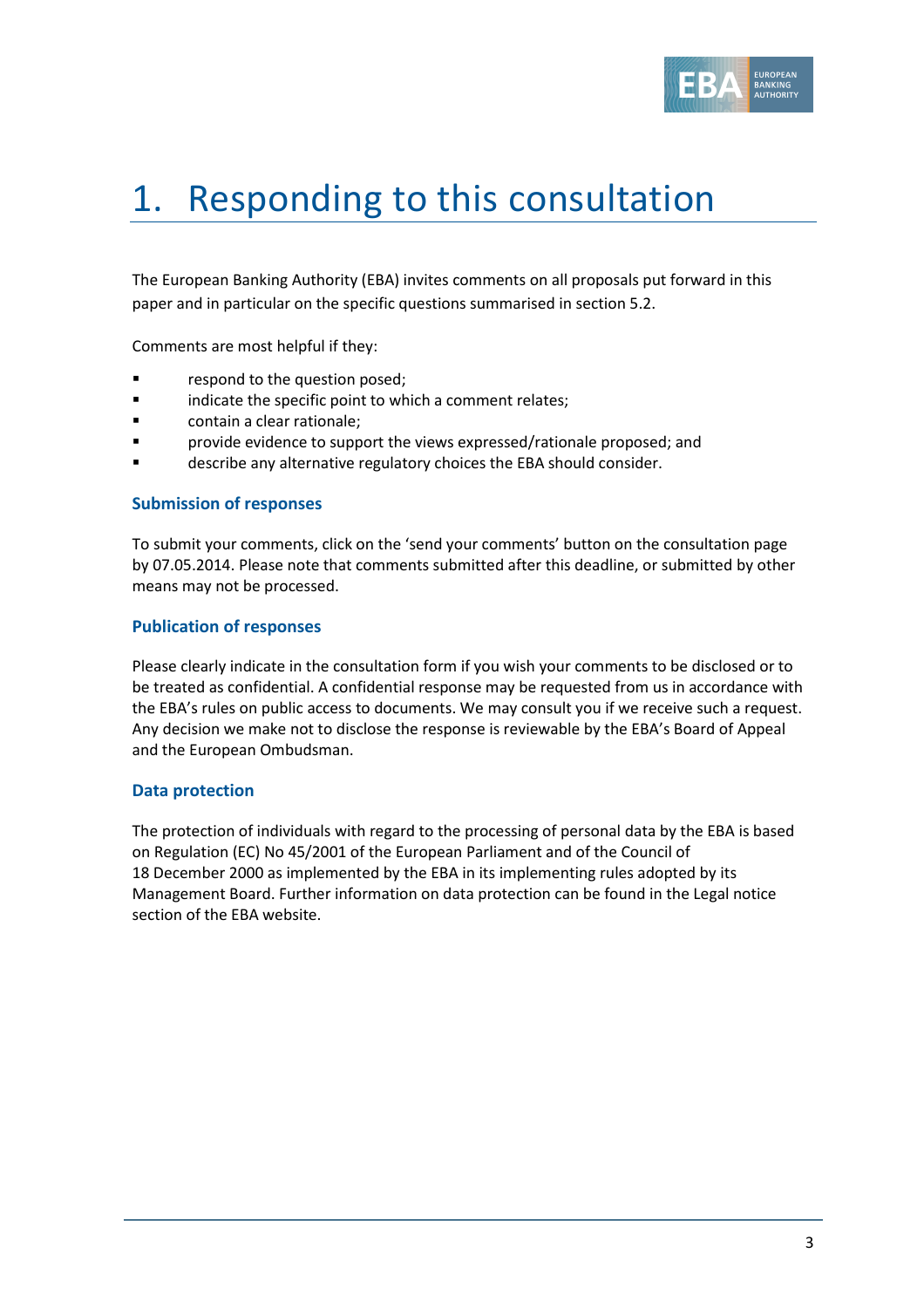

# 2. Executive Summary

The European Banking Authority (EBA) is updating its 'Guidelines on the data collection exercise for high earners', which was originally published on 27 July 2012, following the changes to the reporting requirements set out in Directive 2013/36/EU. The changes are necessary to adopt the changed requirements of the Directive, and some additional clarifications have also been given to ensure high quality of the data collected. The template has also been updated to better align with the data collected in the remuneration benchmarking exercise. Therefore the EBA is consulting on the updated Guidelines only for a limited time period of one month.

Directive 2013/36/EU requires the national competent authorities to collect information on the number of natural persons per institution remunerated EUR 1 million or more per financial year, in pay brackets of EUR 1 million, including their job responsibilities, the business area and the main elements of the salary, bonus, long-term award and pension contribution. Therefore, the data on high earners needs to be collected in a more granular manner than under the previous framework with regard to the need to collect the information in pay brackets of EUR 1 million and additional information on their job responsibilities. A new template for the collection of data has been provided in this Consultation Paper.

The information collected by the competent authorities has to be forwarded to the European Banking Authority (EBA), which will publish the data on an aggregate home Member State basis in a common reporting format. The new reporting format will apply for the collection of data on high earners as from the financial year 2013.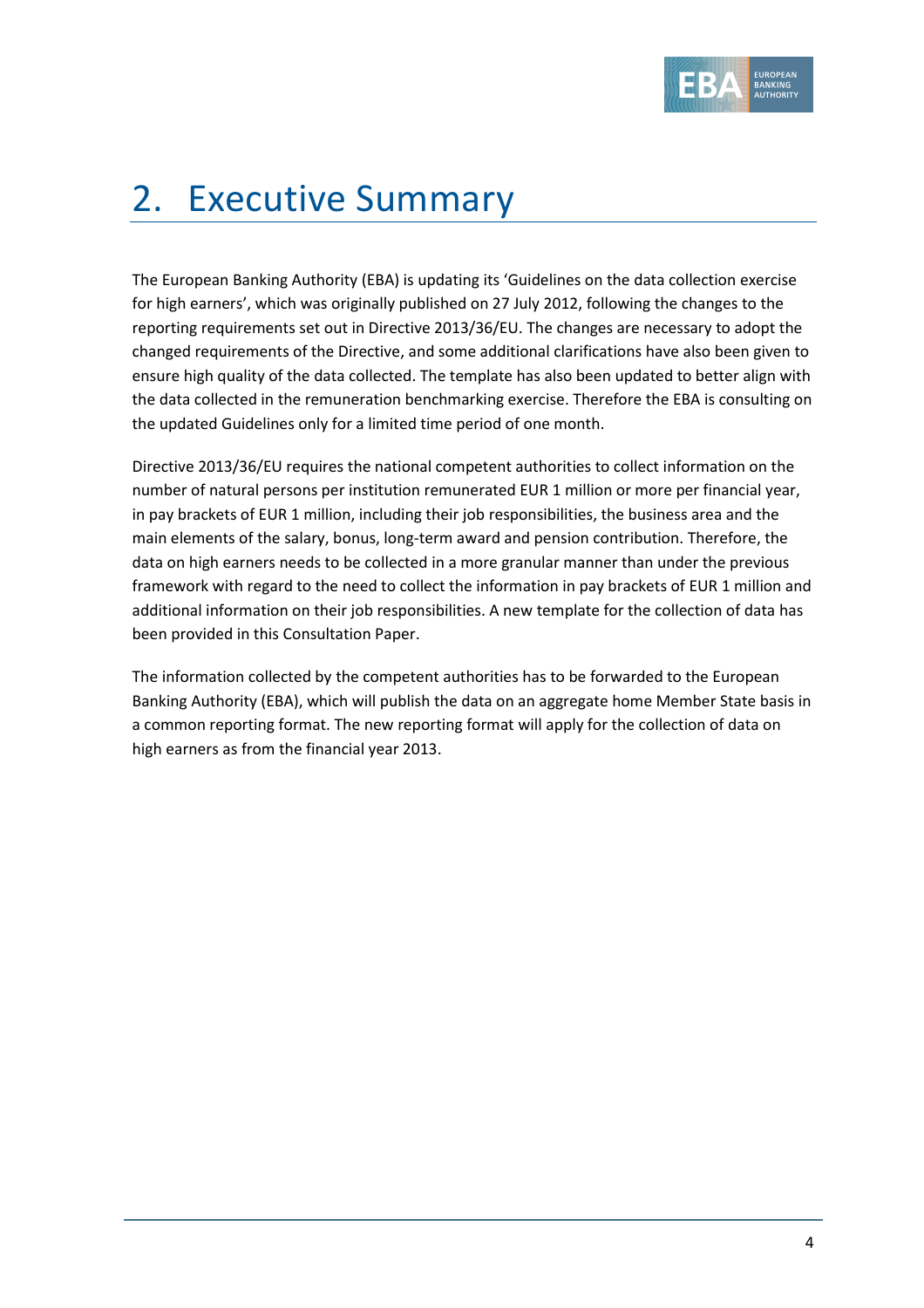

## 3. Background and rationale

- 1. Article 75(3) of Directive 2013/36/EU (CRD) states that '[c]ompetent authorities shall collect information on the number of natural persons per institution remunerated EUR 1 million or more per financial year, in pay brackets of EUR 1 million, including their job responsibilities, the business area involved and the main elements of salary, bonus, long-term award and pension contribution. That information shall be forwarded to EBA, which shall publish it on an aggregate home Member State basis in a common reporting format. EBA may elaborate guidelines to facilitate the implementation of this paragraph and ensure the consistency of the information collected.'
- 2. The EBA had a similar mandate under CRD III and, on 27 July 2012, published the 'Guidelines on the data collection exercise regarding high earners'. Under these Guidelines, data were collected from 2010 to 2012, and the results published on the EBA website. The objective of the data collection is to reveal year-to-year developments in the number of individuals earning at least EUR 1 million within the Union and the European Economic Area (EEA), and within the different Member States, and to assess the major components of remuneration awarded to high earners. This information can be used together with additional remuneration benchmarking data to analyse the application of remuneration policies within the Union and the EEA, and the trends in remuneration practices, in order to improve the remuneration framework. The EBA has updated the 'Guidelines on the data collection exercise regarding high earners' to facilitate the data collection exercise.
- 3. While the general structure of the data collection has been retained, the Capital Requirements Directive (CRD) requires information on the responsibilities of high earners to be collected in addition to the previous data. For this purpose, the Guidelines differentiate between management, senior management, staff whose professional activities have a material impact on the institution's risk profile (identified staff), staff in control functions and other staff. As set out in the previous Guidelines, data for business areas are collected separately to ensure consistency with historic data. However, management and staff in corporate functions (e.g. Human Resources, IT, etc.) cannot be assigned to a separate business line. To separate corporate functions from other business areas and independent control functions and to distinguish staff working in management from other senior managers, separate categories for these functions have been introduced. Depending on the data collected, the EBA might decide to aggregate data to some extent before the data are published.
- 4. To achieve an accurate allocation of staff to different categories, the revised Guidelines clarify to which category staff with more than one function should be assigned. The institution should select the function or business area in which the staff member's main activities are carried out. Each person and the amount they are paid should only be reported once, and amounts paid to one person should not be split between different business areas or responsibilities.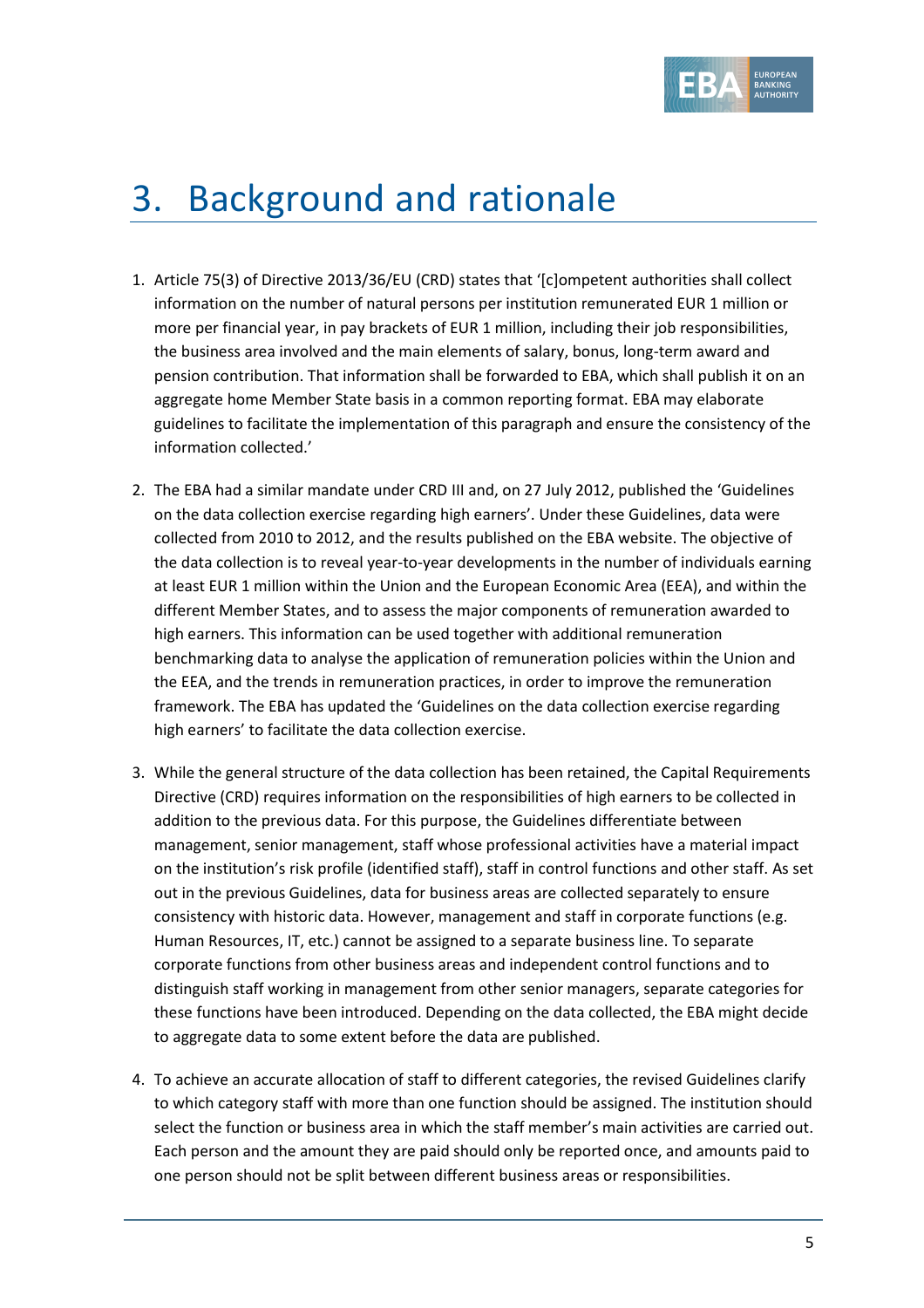

- 5. The CRD requirement to report data was extended compared to that set out in the CRD III, to be more granular. The requirement for the competent authorities to collect information on remuneration entered into force on 1 January 2014, and is not limited to remuneration received after that date. In addition to the previous data collected, information should be provided for payment brackets of EUR 1 million. This requires collecting multiple information from institutions to collect separate information for each payment band. However, this information should be readily available in institutions as corresponding disclosure requirements have been put in place.
- 6. The EBA has updated the Guidelines to take into account the requirements set out in Directive 2013/36/EU and the experience gained from the previous data collections. In the updated Guidelines some clarifications have been introduced to ensure a more consistent collection of data. As the EBA is updating the existing Guidelines and has limited the update to accommodate the changes set out in the Regulation, providing further clarity and improving the quality of the data collected, it is appropriate to limit the consultation period to one month.
- 7. As under the previous Guidelines, the data collection should take place at the highest EEA consolidated level of a banking group. However, unlike the scope of consolidation set out in the CRD, non-EEA subsidiaries and non-EEA branches are excluded from the scope of consolidation, in accordance with the reporting requirements defined in Directive 2013/36/EU. To ensure that all data for high earners throughout the EEA states are collected, all competent authorities should also collect this information from the EEA branches of non-EEA institutions.
- 8. The Guidelines should be read in conjunction with the CEBS 'Guidelines on remuneration policies and practices' and the forthcoming EBA 'Guidelines on remuneration policies', as appropriate. All definitions provided in those Guidelines and in Directive 2013/36/EU and Regulation (EU) No 575/2013 apply.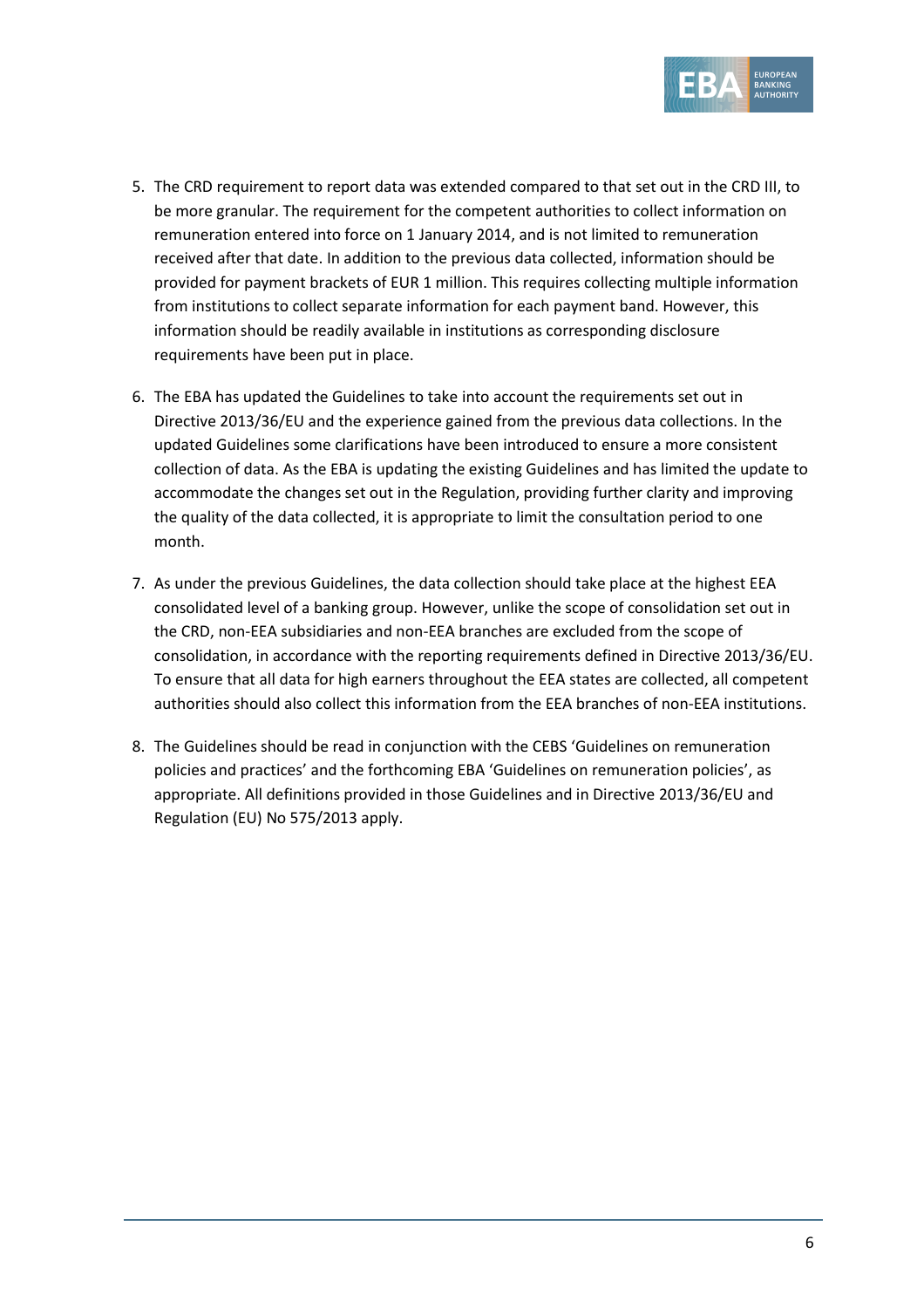

# 4. Draft EBA Guidelines on the data collection exercise regarding high earners

#### Status of these Guidelines

This document contains guidelines issued pursuant to Article 16 of Regulation (EU) No 1093/2010 of the European Parliament and of the Council of 24 November 2010 establishing a European Supervisory Authority (European Banking Authority), amending Decision No 716/2009/EC and repealing Commission Decision 2009/78/EC ('*the EBA Regulation'*). In accordance with Article 16(3) of the EBA Regulation, competent authorities and financial institutions must make every effort to comply with the guidelines.

Guidelines set out the EBA's view of appropriate supervisory practices within the European System of Financial Supervision or of how Union law should be applied in a particular area. The EBA therefore expects all competent authorities and financial institutions to whom guidelines are addressed to comply with guidelines. Competent authorities to whom guidelines apply should comply by incorporating them into their supervisory practices as appropriate (e.g. by amending their legal framework or their supervisory processes), including where guidelines are directed primarily at institutions.

### Reporting requirements

According to Article 16(3) of the EBA Regulation, competent authorities must notify the EBA as to whether they comply or intend to comply with these guidelines, or otherwise with reasons for noncompliance, by dd.mm.yyyy. In the absence of any notification by this deadline, competent authorities will be considered by the EBA to be non-compliant. Notifications should be sent by submitting the form provided at Section 5 to [compliance@eba.europa.eu](mailto:compliance@eba.europa.eu) with the reference 'EBA/GL/201x/xx'. Notifications should be submitted by persons with appropriate authority to report compliance on behalf of their competent authorities.

Notifications will be published on the EBA website, in line with Article 16(3).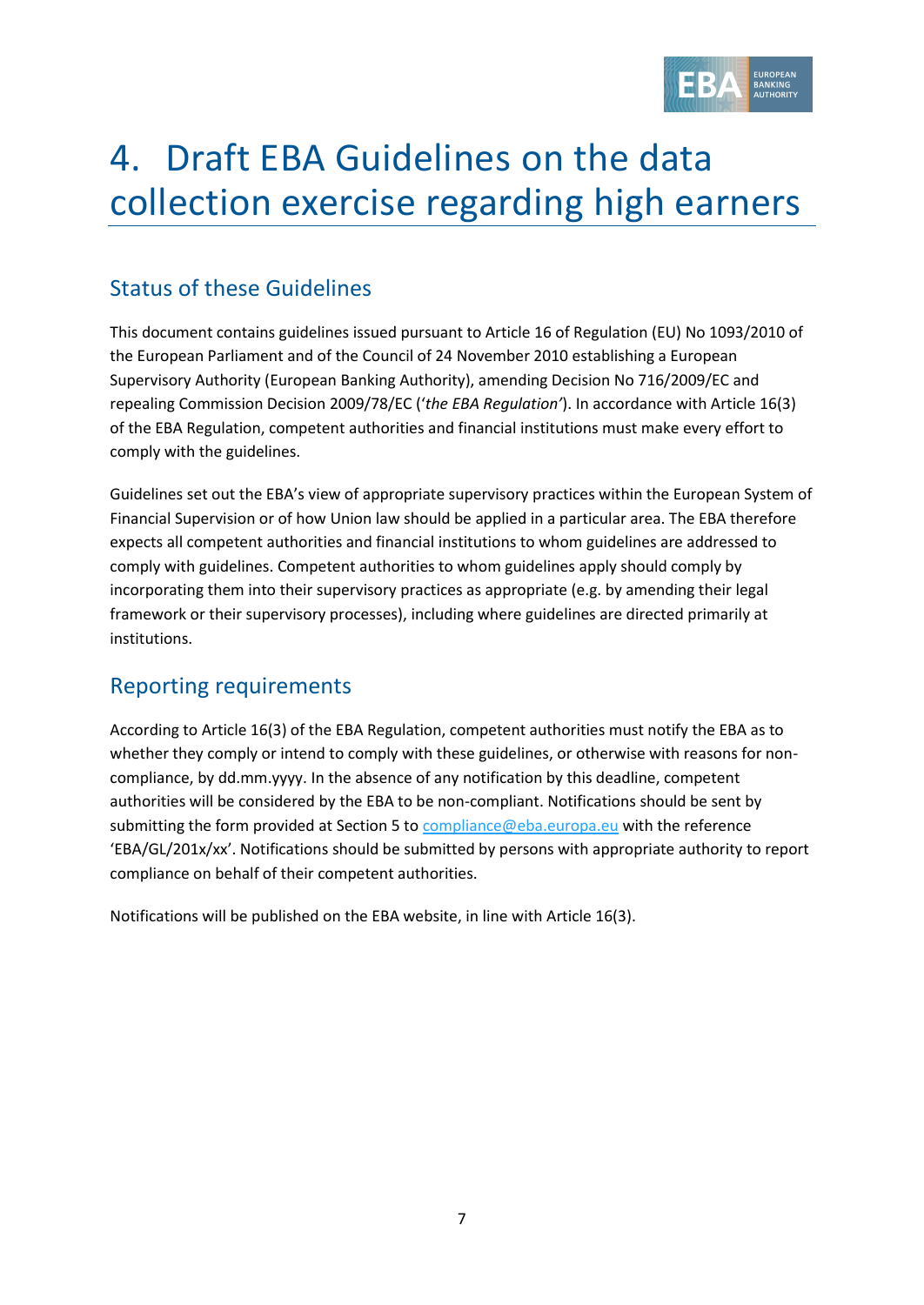

## **Contents**

| Title I - Subject matter, scope, and definitions                                                                                 | 9  |
|----------------------------------------------------------------------------------------------------------------------------------|----|
| Scope of the data collection<br>1.                                                                                               | 9  |
| Title II -Requirements concerning the format and frequency of the reporting for the data collection<br>exercise for high earners | 10 |
| 2. Information to be submitted                                                                                                   | 10 |
| 3. Frequency of reporting, submission dates and reference year                                                                   | 11 |
| 4. Data quality                                                                                                                  | 11 |
| Title III - Other provisions; date of application                                                                                | 12 |
| 5. Repeal                                                                                                                        | 12 |
| 6. Transitional arrangements                                                                                                     | 12 |
| 7. Date of application                                                                                                           | 12 |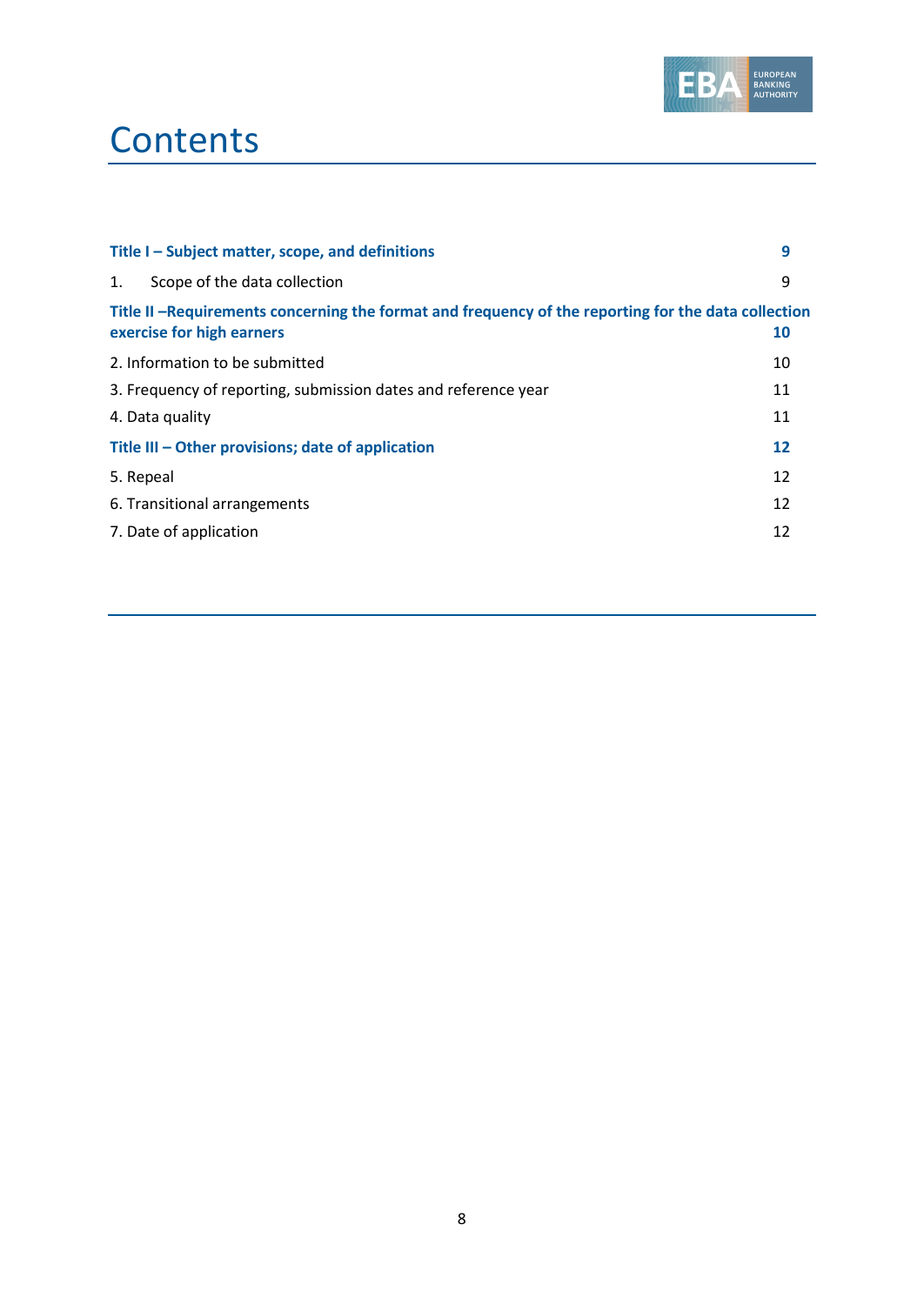

# Title I – Subject matter, scope and definitions

Specific questions for the consultation process have been included in between the text of the draft Guidelines that follows specific questions for the consultation process have been included; these questions appear in a framed text box. Respondents are asked to provide their views in particular with respect to the revised reporting template introduced by the updated Guidelines.

Other parts of the Guidelines have been retained in substance, but have been clarified and reworded. The EBA does not intend to change the approach or processes already established, which are based on the requirements of Article 75(3) CRD. However, the EBA would welcome any comments on the clarity of the Guidelines.

#### 1. Scope of the data collection

1

1.1. These guidelines facilitate the implementation of Article 75(3) of Directive 2013/36/EU<sup>1</sup> concerning the collection of information regarding the natural persons per institution remunerated EUR 1 million or more per financial year, and ensure the consistency of the information collected.

1.2. The guidelines are addressed to competent authorities and institutions.

1.3. The terms defined in Article 4 of Directive 2013/36/EU or Article 4 of Regulation (EU) No 575/2013<sup>2</sup> have the same meaning in these guidelines.

1.4. In these guidelines 'high earners' means staff earning total remuneration of at least EUR 1 million per financial year.

1.5. Competent authorities should collect information on high earners from all institutions established in the EEA, including EEA branches of institutions that have their head office in a third country.

1.6. Firms that are referred to in Article 4(2)(c) of Regulation (EU) No 575/2013 are excluded from this exercise, unless they are included in the scope of consolidation of an institution that is subject to this data collection exercise. The latter also applies to other firms for which Directive 2013/36/EU is not directly applicable, but which are included in the scope of consolidation according to Chapter 2 Section 1 of Regulation (EU) No 575/2013 of a firm subject to Directive 2013/36/EU.

1.7. Institutions should provide, and competent authorities should collect, information at the highest level of consolidation as set out in Part One, Title II, Chapter 2, Section 1 of the Regulation (EU) No 575/2013, covering all subsidiaries and branches within the group established in the EEA and EEA branches of institutions which have their head office in a third country. Data on high earners within third countries should not be collected within this exercise.

 $^1$  Directive 2013/36/EU of the European Parliament and of the Council of 26 June 2013 on access to the activity of credit institutions and the prudential supervision of credit institutions and investment firms, amending Directive 2002/87/EC and repealing Directives 2006/48/EC and 2006/49/EC (OJ L 176, 27.6.2013, p. 338).

 $^2$  Regulation (EU) No 575/2013 of the European Parliament and of the Council of 26 June 2013 on prudential requirements for credit institutions and investment firms and amending Regulation (EU) No 648/2012 (OJ L 176, 27.6.2013, p. 1).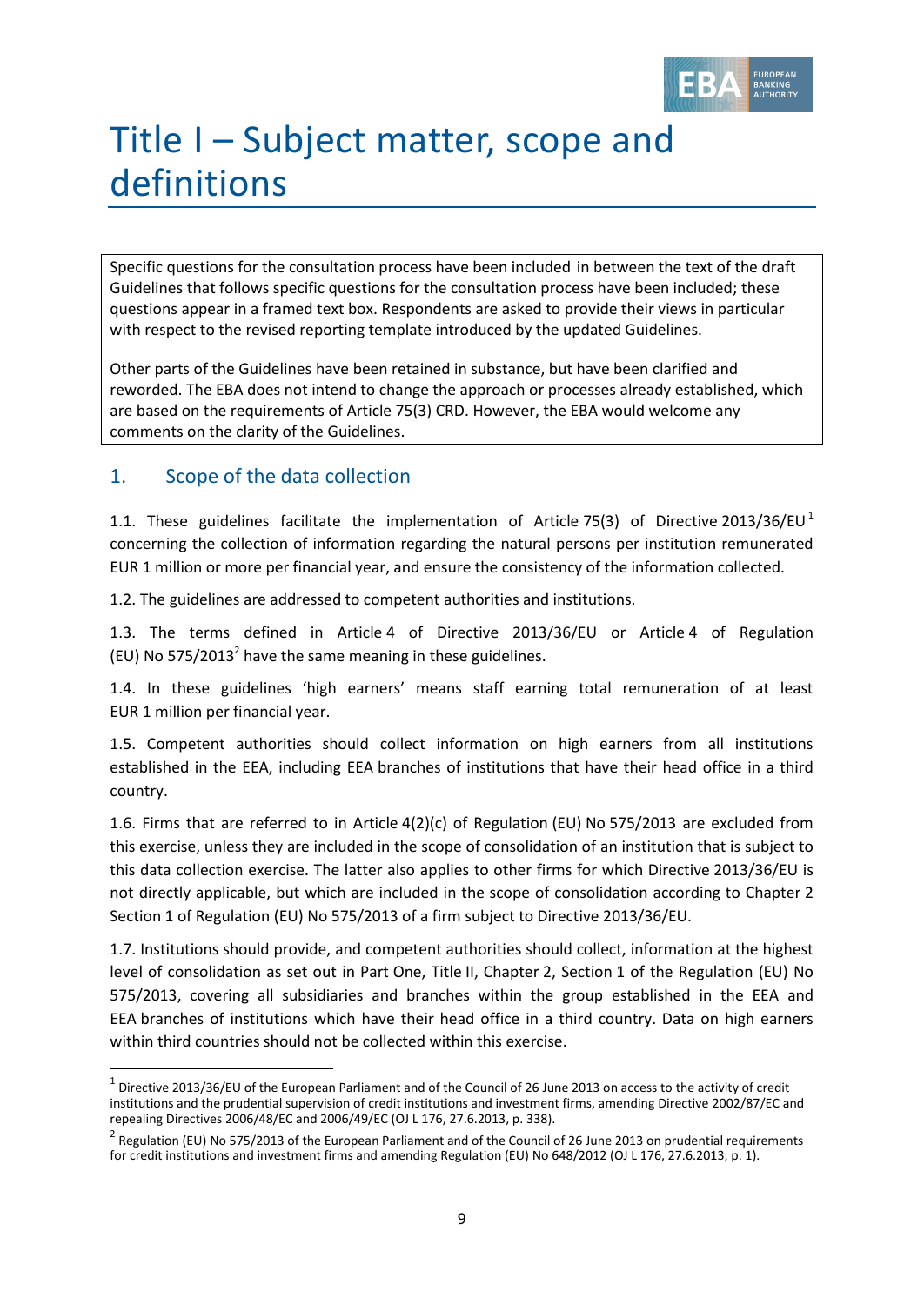

Q1: Are the subject matter and scope of the guidelines sufficiently clear?

### Title II – Requirements concerning the format and frequency of the reporting for the data collection exercise for high earners

#### 2. Information to be submitted

2.1. The institution responsible for reporting at the highest EEA level of consolidation on own funds requirements under Article 99 CRR and EEA branches of institutions which have their head office in a third country should complete and submit the information described in these guidelines to the competent authority responsible for its supervision on an EEA-consolidated basis.

2.2. Competent authorities should aggregate the data reported for their Member State and submit them to the EBA. Where there is more than one competent authority in a Member State, the competent authorities should co-ordinate the data collection to ensure that only one set of data is collected and reported for that Member State.

2.3. The EBA will aggregate the submissions of competent authorities for each EEA state and publish an annual report on high earners.

2.4. The EBA will inform competent authorities of aggregated data which have been reported for their Member State by another competent authority.

2.5. Competent authorities should collect, and institutions should provide, data on high earners in accordance with Annex I. A separate set of data should be collected/provided for each EEA state in which high earners are located and for each payment bracket of EUR 1 million (e.g. EUR 1 to less than EUR 2 million; EUR 2 to less than EUR 3 million etc.). Competent authorities should submit aggregated figures for each Member State and for each pay bracket to the EBA.

2.6. The number of high earners should be reported as the number of natural persons (headcount), independent of the number of working hours on which their contract is based. For high earners the remuneration paid in euro, elements of remuneration, the EEA state, business area and responsibility should be reported in accordance with Annex I.

2.7. High earners should be classified under the EEA state, business area and responsibility where they carry on the predominant part of their business activities. The full amount of remuneration awarded to that staff member within the group or institution should be reported under this EEA state, business area and responsibility. If the predominant areas for one high earner have the same weight, the institution should allocate the high earner and its remuneration taking into account the allocation of other high earners, so that the report best reflects the distribution of high earners within the institution. For each high earner, figures should only be reported once and the full amounts should be assigned to one area and responsibility only.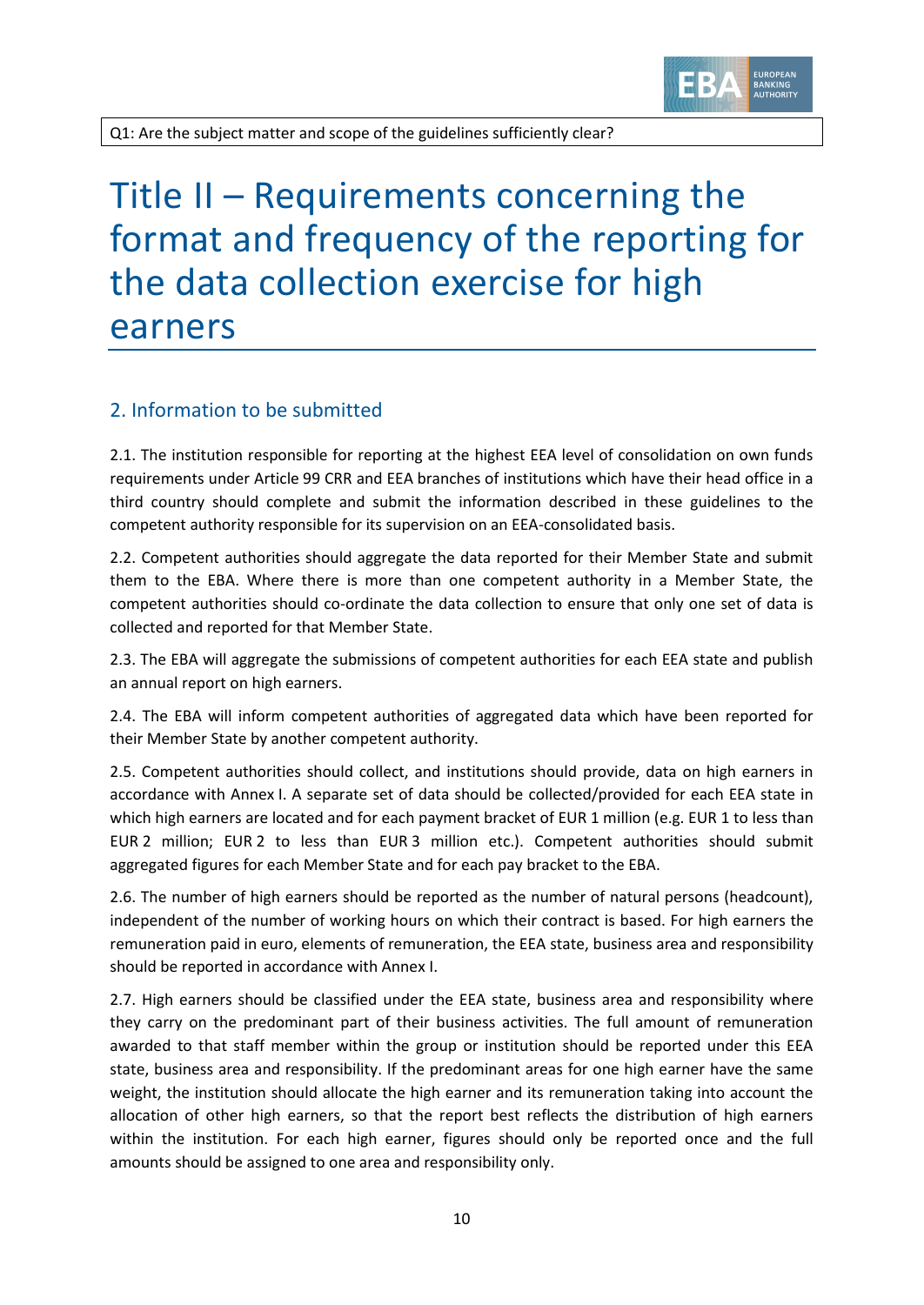

2.8. High earners who carry out professional activities both within and outside the EEA should be classified under an EEA state only if they undertake the predominant part of their professional activities within the EEA. Otherwise, figures should not be reported.

2.9. Institutions should submit the required information using financial year-end numbers denominated in euro. All amounts should be reported as full amounts in euro (e.g. EUR 123 456 789.00 instead of EUR 1.2 million). Institutions that do not have any high earners in their EEA consolidation scope should provide their consolidated group supervisor with a response stating this fact without the need to submit additional data.

2.10. Where remuneration is awarded in a currency other than euro, the exchange rate used by the Commission for financial programming and the budget for December of the reported year should be  $used<sup>3</sup>$ .

Q2: Is the information to be submitted to the EBA sufficiently clear?

Q3: Is the template in Annex 1 appropriate and sufficiently clear?

#### 3. Frequency of reporting, submission dates and reference year

3.1. The information on high earners should be submitted by institutions to the competent authority responsible for the consolidated supervision by 30 June each year.

3.2 Competent authorities should aggregate the data and submit it per EEA state to the EBA by 31 August each year using the EBA's remuneration data reporting system. If there is no data to be reported, the competent authority should inform the EBA accordingly.

3.3. The data reported should relate to remuneration awarded to staff for the financial year preceding the year in which the information is submitted.

3.4. Remuneration awarded based on multi-year accrual periods which do not revolve on an annual basis should be fully allocated to the financial year in which the remuneration was awarded.

Q4: Are the reporting period and the specific amounts to be reported sufficiently clear?

#### 4. Data quality

1

4.1. Competent authorities should check the completeness and plausibility of the data reported by each institution and should have appropriate processes and controls in place to ensure that data are aggregated correctly.

4.2. The EBA will perform additional data quality checks based on the aggregated figures and may request specific data quality checks to be performed by the competent authorities. The EBA will have appropriate processes and controls in place to ensure that data are aggregated correctly.

 $^3$  The EBA provides a link to the information on its website together with this Guideline; the exchange rate can also be accessed under http://ec.europa.eu/budget/contracts\_grants/info\_contracts/inforeuro/inforeuro\_en.cfm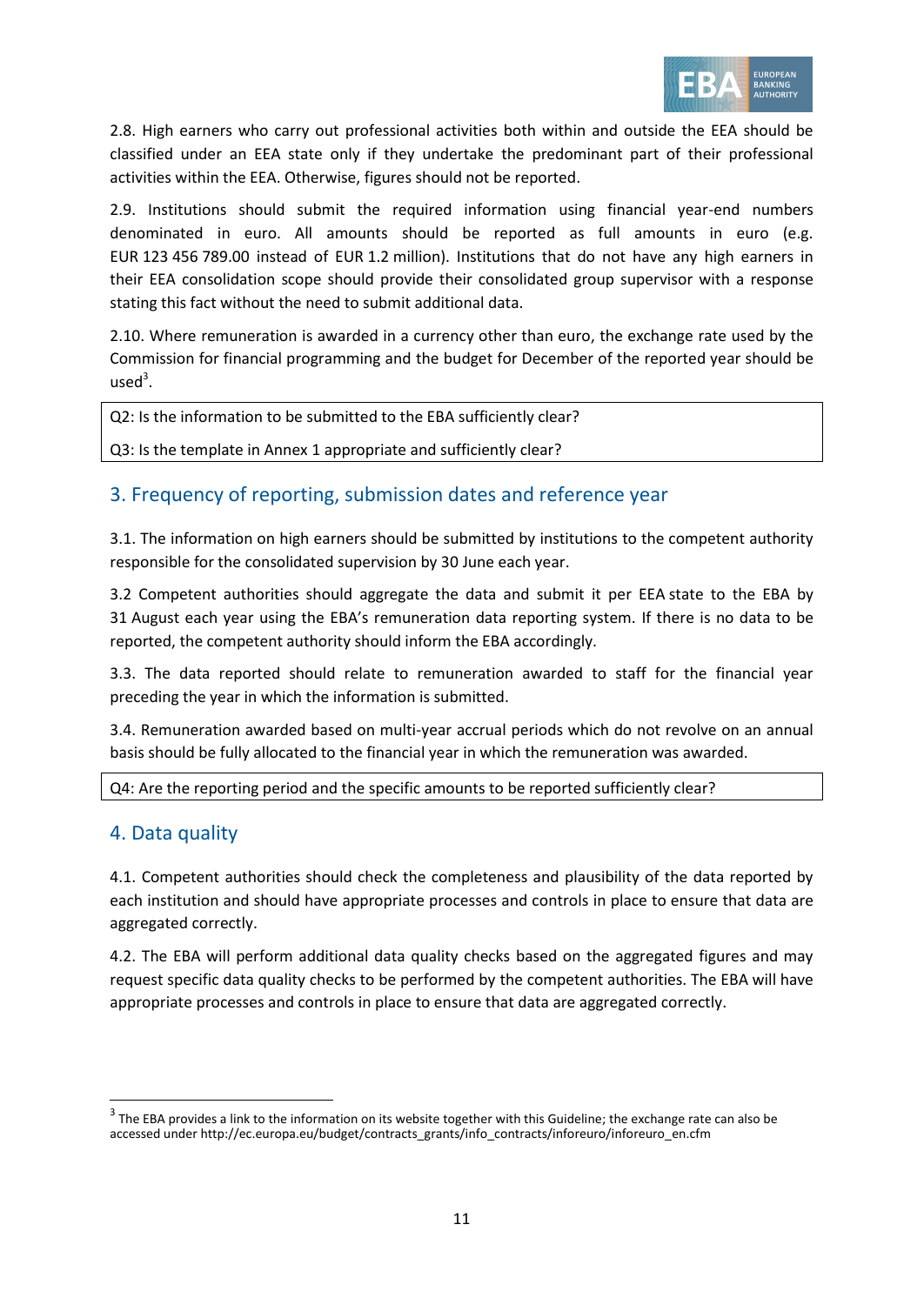

# Title III – Other provisions; date of application

#### 5. Repeal

The EBA Guidelines on the data collection exercise regarding high earners (EBA/GL/2012/05), published on 27 July 2012 are revoked with immediate effect.

#### 6. Transitional arrangements

6.1. Data relating to the performance year 2013 should be submitted by the institutions to competent authorities by 31 August 2014.

6.2. Data relating to the performance year 2013 should be submitted by the competent authorities to the EBA by 31 October 2014.

#### 7. Date of application

These guidelines shall apply from [1 July 2014].

Q5: Are the indicated time periods sufficient to ensure that the data for 2013 can be collected in line with the updated guidelines?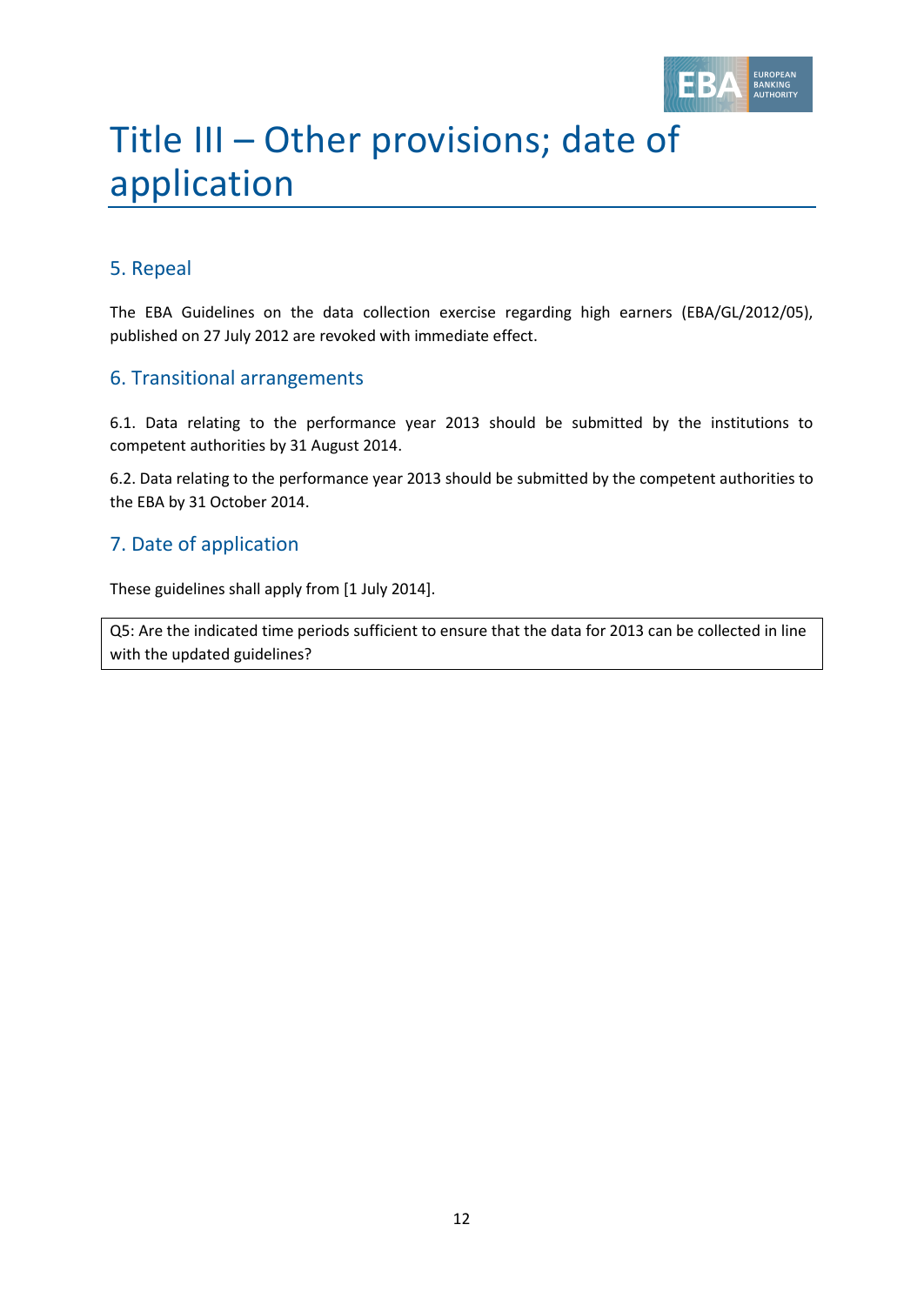

### ANNEX 1 – Information on the remuneration of high earners

| Name of the institution/group:                                    |                                                          |                                                         |                                  |                              |                                  |                            |                                            |                   |
|-------------------------------------------------------------------|----------------------------------------------------------|---------------------------------------------------------|----------------------------------|------------------------------|----------------------------------|----------------------------|--------------------------------------------|-------------------|
| <b>EEA state to which the data relate:</b>                        |                                                          |                                                         |                                  |                              |                                  |                            |                                            |                   |
| Performance year for which remuneration is awarded (year n):      |                                                          |                                                         |                                  |                              |                                  |                            |                                            |                   |
| Payment bracket (n to less than EUR $n+1$ million) <sup>4</sup> : |                                                          |                                                         |                                  |                              |                                  |                            |                                            |                   |
|                                                                   | <b>MB</b><br><b>Supervisory</b><br>function <sup>5</sup> | <b>MB</b><br><b>Management</b><br>function <sup>6</sup> | <b>Investment</b><br>banking $'$ | <b>Retail</b><br>banking $8$ | Asset<br>management <sup>9</sup> | Corporate<br>$frac{1}{10}$ | Independent<br>control<br><b>functions</b> | All other $^{11}$ |
| Number of<br>individuals in senior<br>management <sup>12</sup>    |                                                          |                                                         | #                                | #                            |                                  |                            |                                            |                   |

1

 $^4$  One template should be completed for each remuneration bracket of EUR 1 million, all amounts should be reported in full amounts in euro (e.g. EUR 123 456 789.00).

<sup>5</sup> Members of the management body in its supervisory function; this includes all non-executive directors of any board in the scope of consolidation.

 $6$  Members of the management body in its management function; this includes all executive directors of a board in the scope of consolidation.

 $^7$  Including corporate finance advice services, private equity, capital markets, trading and sales.

<sup>8</sup> Including total lending activity (to individuals and enterprises).

<sup>&</sup>lt;sup>9</sup> Including portfolio management, managing of UCITS and other forms of asset management.

 $10$  All functions that have responsibilities for the whole institution, e.g. Human Resources, IT.

 $11$  Staff who cannot be mapped into one of the other business areas, institutions should indicate the function of staff members in the footnote.

<sup>12</sup> Senior management as defined in Article 3(9) of Directive 2013/36/EU.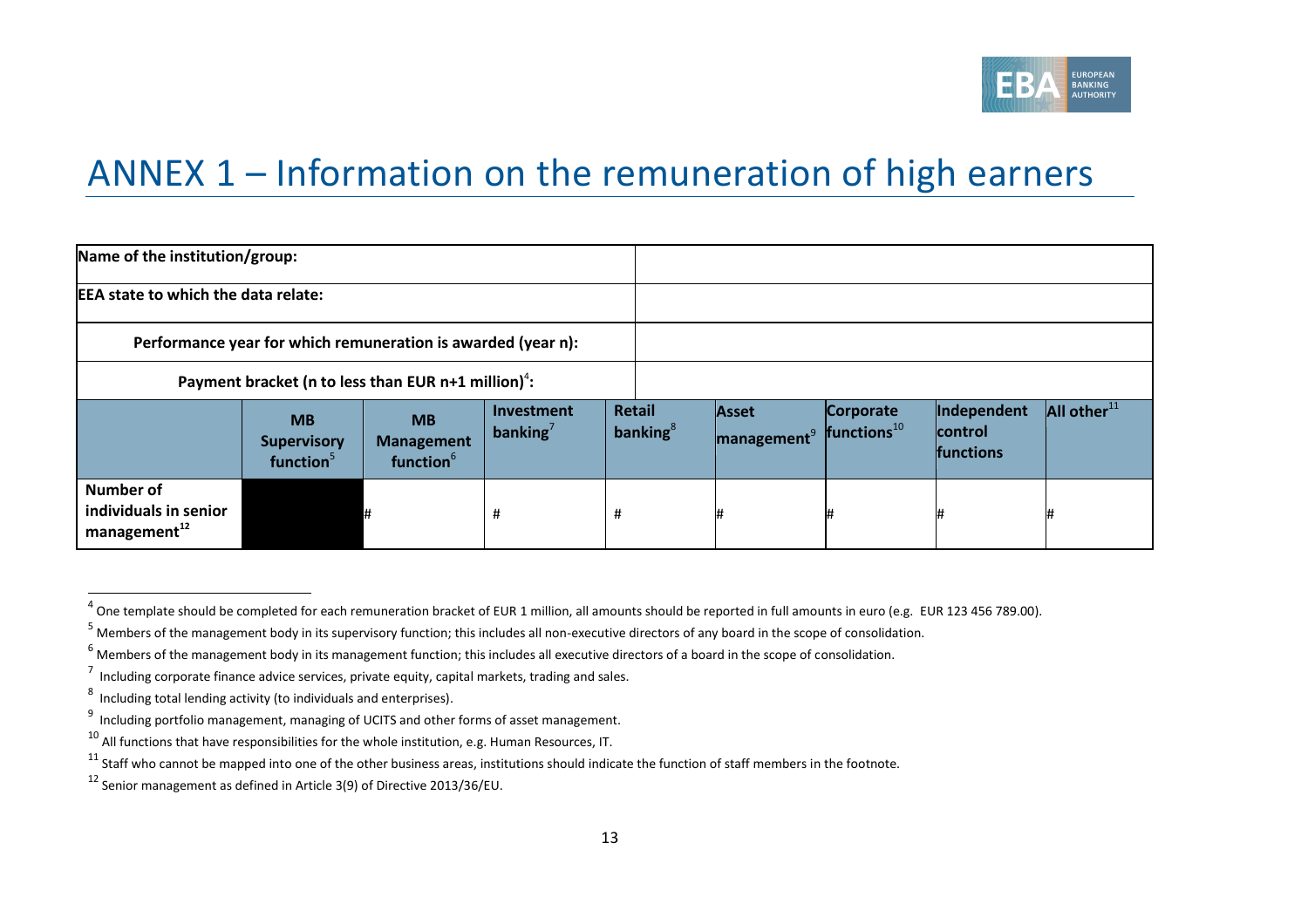

| <b>Number of</b><br>individuals in<br>control functions <sup>13</sup> |      |   | #    | $\#$ |   | # |  |
|-----------------------------------------------------------------------|------|---|------|------|---|---|--|
| Number of other<br>staff                                              | $\#$ |   | #    | $\#$ | # | # |  |
| <b>Total Number of</b><br>high earners                                | $\#$ | # | $\#$ | $\#$ |   | # |  |
| Of which: 'identified<br>staff <sup>'14</sup>                         | $\#$ | # | $\#$ | $\#$ |   | # |  |
| <b>Total fixed</b><br>remuneration (in<br>$EUR)^{15}$                 |      |   |      |      |   |   |  |
| Of which: fixed in<br>cash                                            |      |   |      |      |   |   |  |
| Of which: fixed in<br>shares and share-<br>linked instruments         |      |   |      |      |   |   |  |
| Of which: fixed in<br>other types<br>instruments                      |      |   |      |      |   |   |  |
| <b>Total variable</b>                                                 |      |   |      |      |   |   |  |

 <sup>13</sup> Control functions comprise control functions within the business units and the independent compliance, risk control and internal audit function.

<sup>14</sup> Staff whose professional activities have a material impact on the institutions risk profile under Article 92(2) of Directive 2013/36/EU.

<sup>&</sup>lt;sup>15</sup> Fixed remuneration includes payments, proportionate regular pension contributions or benefits (where they are without consideration of any performance criteria).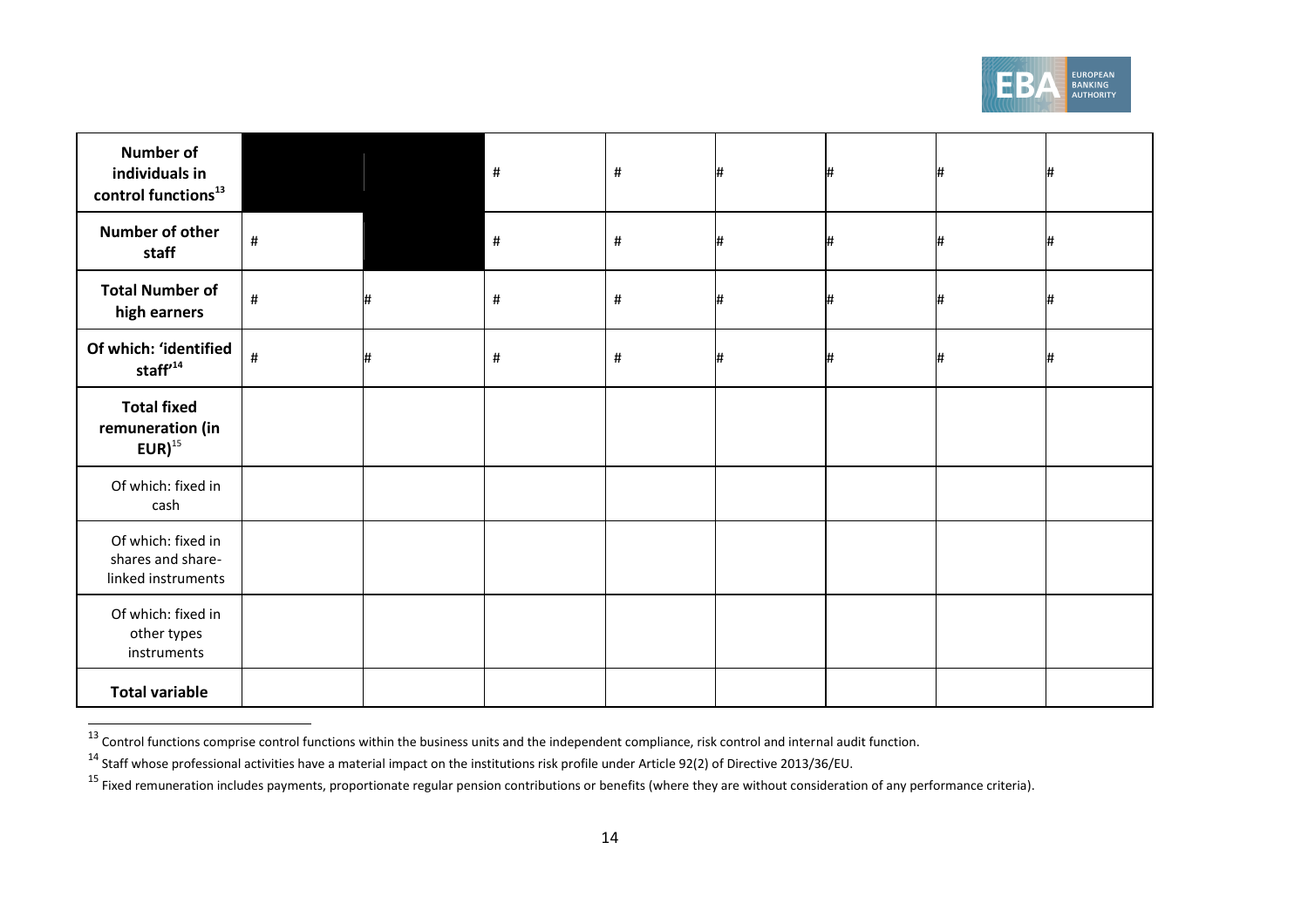

| remuneration (in<br>$EUR)^{16}$                                                              |  |  |  |  |
|----------------------------------------------------------------------------------------------|--|--|--|--|
| Of which: variable in<br>cash                                                                |  |  |  |  |
| Of which: variable in<br>shares and share-<br>linked instruments                             |  |  |  |  |
| Of which: variable in<br>other types of<br>instruments <sup>17</sup>                         |  |  |  |  |
| <b>Total amount of</b><br>variable<br>remuneration<br>deferred in year N<br>(in EUR) $^{18}$ |  |  |  |  |
| Of which: deferred<br>variable in cash in<br>year N                                          |  |  |  |  |
| Of which: deferred<br>variable in shares<br>and share-linked<br>instruments in year          |  |  |  |  |

 <sup>16</sup>Variable remuneration includes additional payments or benefits depending on performance or, in exceptional circumstances, other contractual elements but not those which form part of routine employment packages (such as healthcare, childcare facilities or proportionate regular pension contributions). Both monetary and non-monetary benefits should be included.

 $17$  Cash or instruments in accordance with Article 94(1)(I) of Directive 2013/36/EU.

 $^{18}$  Deferred remuneration in accordance with Article 94(1)(m) of Directive 2013/36/EU.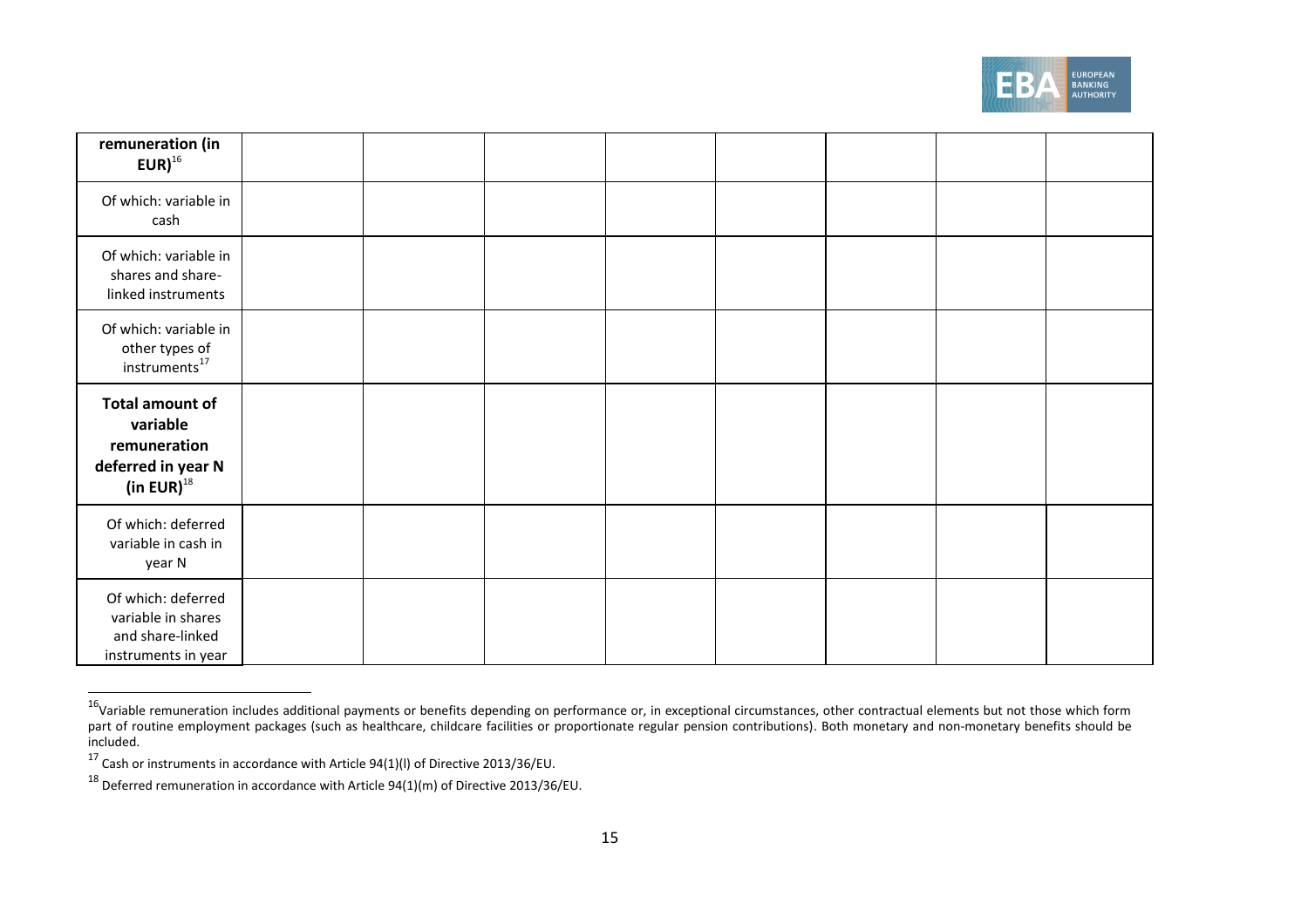

| ${\sf N}$                                                                                                          |   |   |                                                                            |   |                         |   |   |   |
|--------------------------------------------------------------------------------------------------------------------|---|---|----------------------------------------------------------------------------|---|-------------------------|---|---|---|
| Of which: deferred<br>variable in other<br>types of instruments<br>in year $N^{19}$                                | € |   |                                                                            |   | $\boldsymbol{\epsilon}$ |   | € |   |
|                                                                                                                    |   |   | Additional information regarding the amount of total variable remuneration |   |                         |   |   |   |
| <b>Number of</b><br>beneficiaries of<br>severance payments                                                         | # |   |                                                                            |   | #                       |   |   |   |
| <b>Total amount of</b><br>severance payments<br>paid in year N<br>(in EUR)                                         | € |   |                                                                            |   | €                       |   | € |   |
| <b>Total amount of</b><br>contributions to<br>discretionary<br>pension benefits in<br>year N(in EUR) $^{20}$       | € |   |                                                                            |   | €                       |   | € |   |
| <b>Total amount of</b><br>variable<br>remuneration<br>awarded for multi-<br>year periods under<br>programmes which | € | € | €                                                                          | € | €                       | € | € | € |

 $\overline{^{19}}$  Instruments referred to in Article 94(1)(l)(ii) of Directive 2013/36/EU.

 $^{20}$  As defined under Article 3(53) of Directive 2013/36/EU.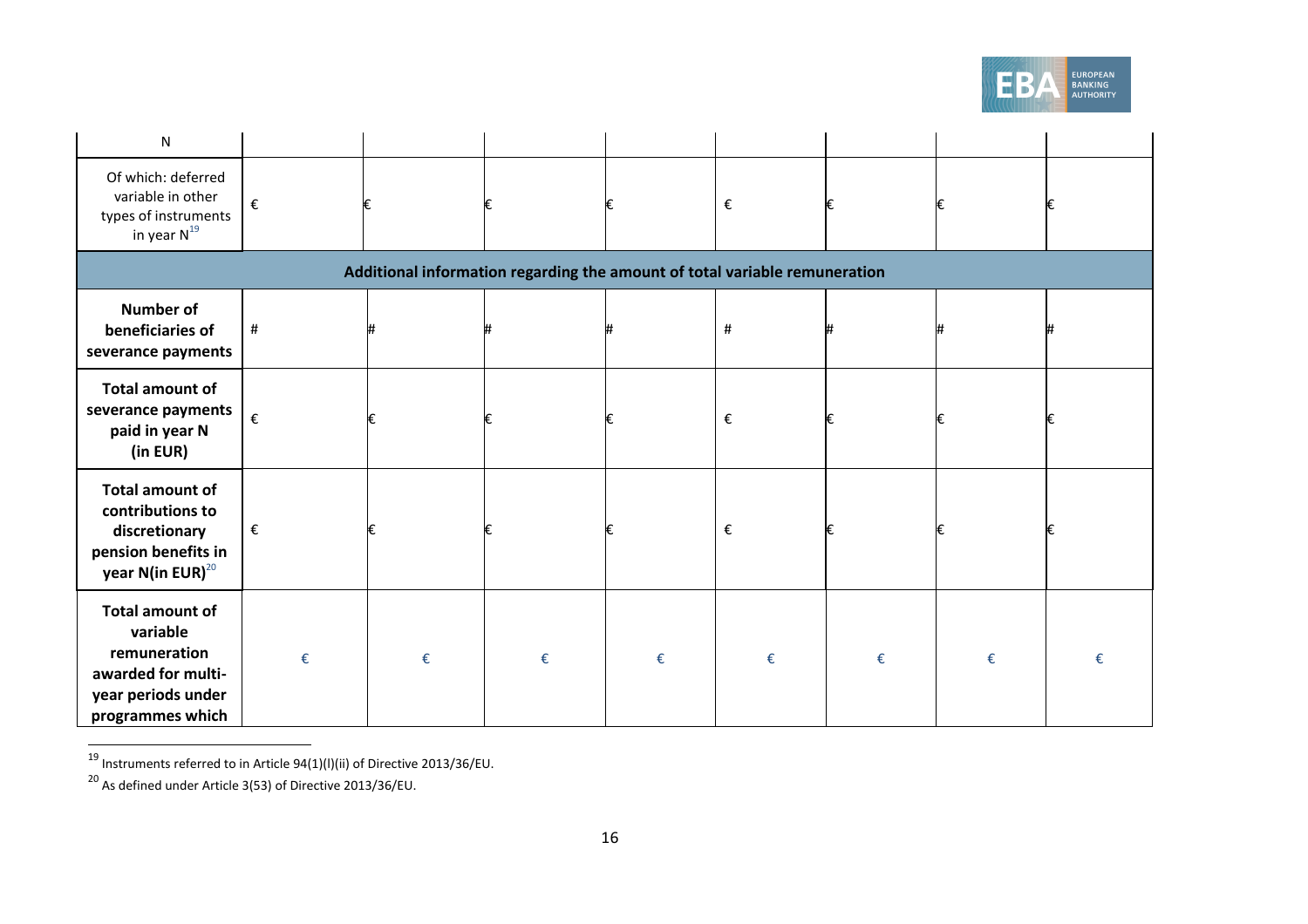

| are not revolved<br>annually (in EUR) |  |                                                                                                            |  |  |  |
|---------------------------------------|--|------------------------------------------------------------------------------------------------------------|--|--|--|
|                                       |  | Footnote: Staff reported in the column 'All other' consist of  [to be completed as per footnote $12]^{21}$ |  |  |  |

 $\overline{c^{21}}$  Competent authorities should aggregate the footnotes in a text field and submit it to the EBA.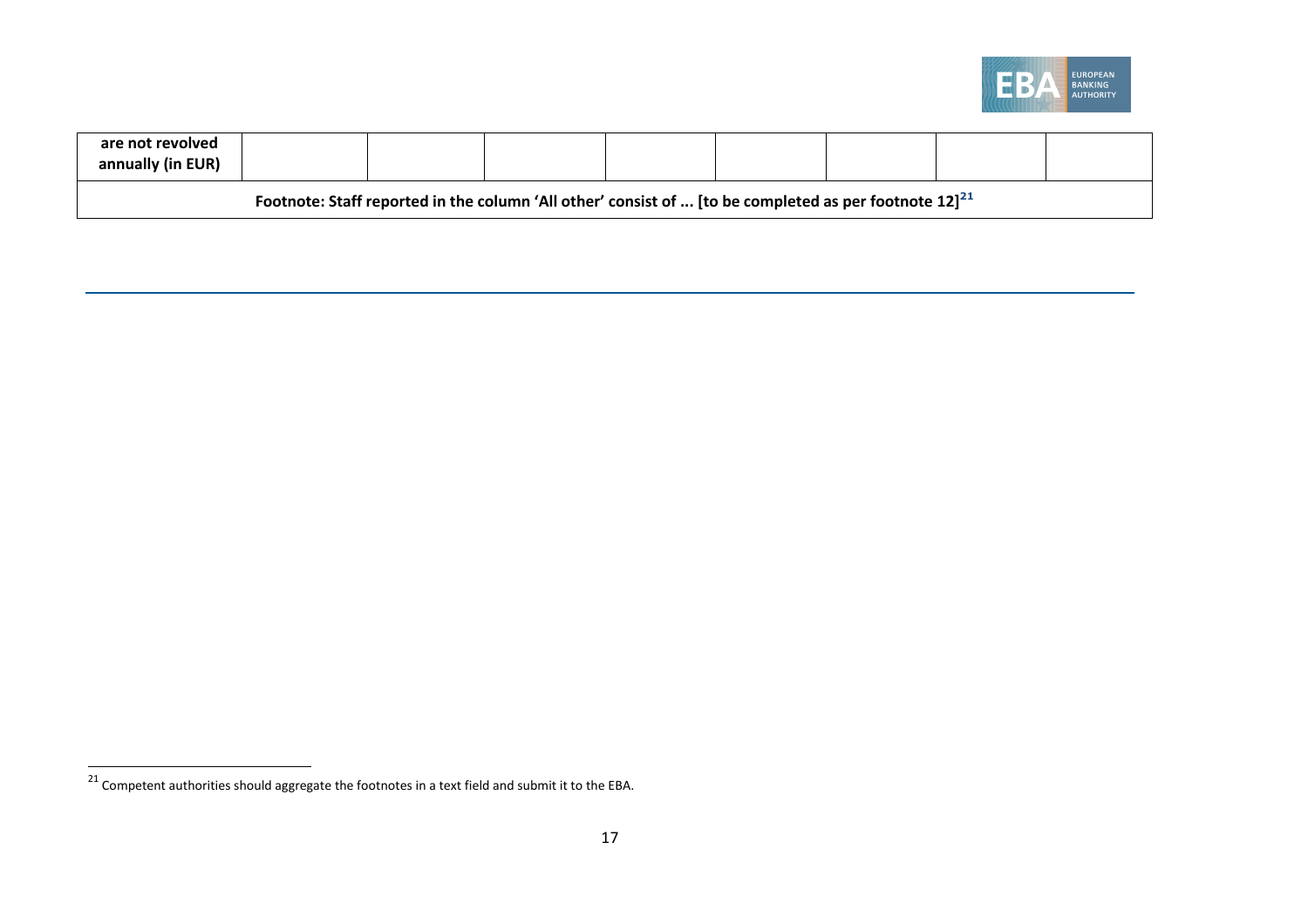

## 5. Accompanying documents

### 5.1 Draft cost-benefit analysis / impact assessment

- 1. The EBA is updating existing Guidelines for which an impact assessment has already been carried out. The changes concern additions made in Directive 2013/36/EU and clarifications on how figures should be reported based on the experience gained from the previous data collections. The Guidelines also take into account that the requirements for variable remuneration have changed, e.g. it is now possible to discount variable remuneration provided it is paid in instruments which are deferred for at least five years.
- 2. The baseline scenario for the impact assessment includes the existing EBA Guidelines and the changes to the additional disclosure requirements introduced by CRD IV. All Member States are currently fully compliant with these Guidelines. The impact of the intervention is measured in terms of the additional data required under the proposed EBA Guidelines. The impact assessment does not take into account additional data that may be collected by the competent authorities and is limited to the marginal effects of the updated Guidelines compared to the baseline scenario.
- 3. Regarding the added business areas a couple of options were considered:

Option A: introducing business lines similar to those defined under the standardised approach for operational risk.

Option B: maintaining the structure of the data as far as possible and introducing a more granular collection of the data included in 'other areas'.

- 4. Option A would have required introducing new mapping criteria for all staff and would have provided for a more granular approach regarding the data collected. The costs for mapping the data would have been higher compared to Option B. Option B allows the data collected for 2010-2012 to be compared with the data collected in the future as the main reporting structure is maintained. The institutions only need to develop additional mapping routines regarding the staff so far reported under 'other areas'. Option B singles out the most relevant business areas and separates business areas from the support function. For these reasons, Option B was retained to allow the use of the existing historic data, to be consistent with the data collection for benchmarking purposes and to limit the costs for the implementation of these Guidelines.
- 5. To collect data according to the responsibilities of high earners as required by the CRD, the EBA has retained the previously defined business areas, but has separated staff into categories of senior management, control functions and other staff. This takes into account the usual organisational structure of business units. For managers, data on management and supervisory functions, corporate functions and independent control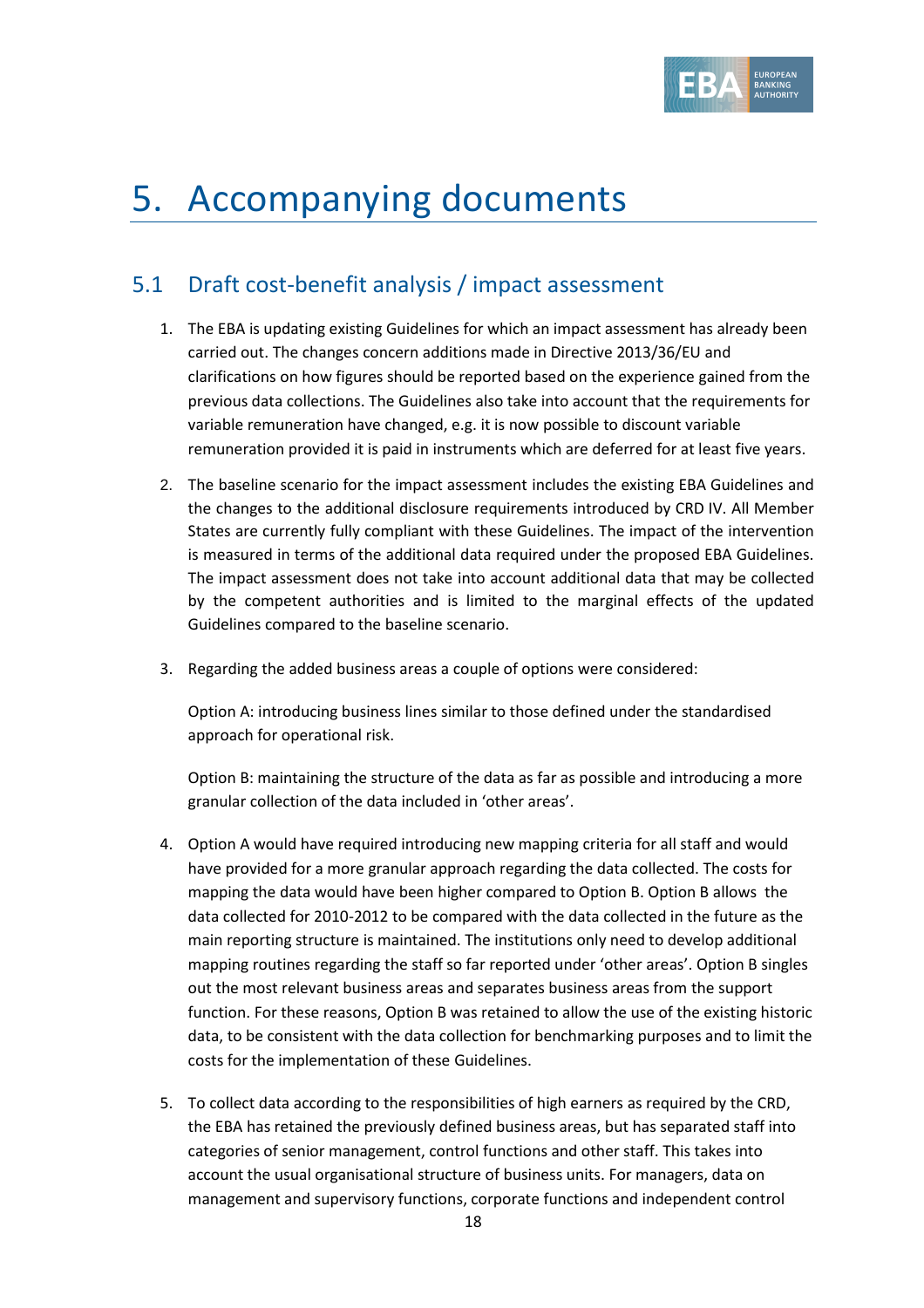

functions are collected separately. In the previous Guidelines, all of these functions were reported together under 'All other'. This change takes into account the governance structure and the fact that business units, corporate functions and control functions are usually separate business units with separate responsibilities, namely generating business, providing support and exercising independent control.

- 6. The number of data fields to be collected has roughly doubled, and institutions may have to submit multiple forms as the CRD requires figures to be reported in payment brackets of EUR 1 million. There will be some additional costs associated with implementing the changes in the reporting tools. However, the EBA is only collecting additional data as required under Directive 2013/36/EC, and therefore the costs are triggered by the Directive and not by the Guidelines. The EBA has chosen to implement an approach that allows the collection of data regarding responsibilities based on the seniority of staff and for a few functions. Approaches that require a more detailed set of data based on a more specific set of functions were considered but not retained as they would have resulted in a small population of data in single categories (i.e. data supply would have decreased with the level of detail).
- 7. Regarding the collection of information on the remuneration awarded, two options were considered:

Option A: retaining the limited information included in the EBA/GL/2012/05

Option B: collecting additional information on instruments used, deferral arrangements, severance payments and multi-year accrual periods.

- 8. The information collected so far (Option A) did not allow for the analysis of remuneration paid to high earners. The CRD requires the collection of the main elements of remuneration. As CRD IV amended the requirements regarding remuneration for staff whose professional activities have a material impact on the institutions' risk profile, e.g. by introducing a cap for variable remuneration and a requirement to use a balanced range of instruments if possible, the approach taken so far has not been effective.
- 9. The information collected under Option B allows for comparison with data collected under the remuneration benchmarking exercise. The data provide the information required under the CRD. The inclusion of severance payments and multi-year accrual periods better explains the fluctuations in the number of high earners and their remuneration.
- 10. For the above reasons Option B was retained.
- 11. Additional information concerning fixed remuneration and the instruments in which it was paid will be collected for an analysis of the remuneration practices, in particular the changes in the reported figures after the cap on variable remuneration came into force and some institutions started to pay out 'allowances' in shares.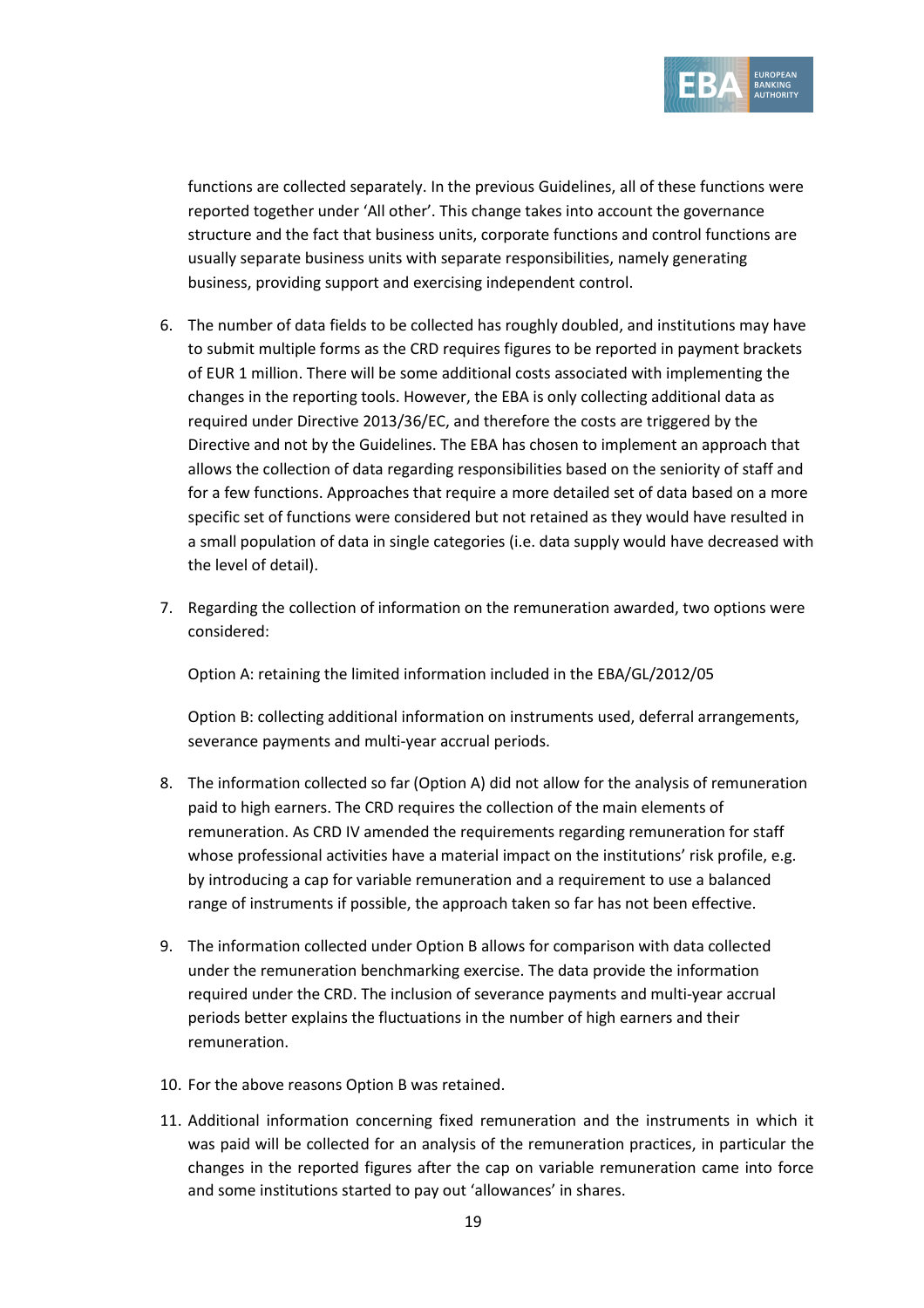

- 12. A clearer definition of the data will potentially reduce the costs of the data collection process as data corrections will be limited, and will increase the quality of reported data.
- 13. The Guidelines clarify that data from EEA branches of non-EEA institutions should also be collected. This is not an additional requirement because it is within the framework of the Directive, and Member States already have to comply with this reporting requirement.
- 14. The general approach for data collection has not changed. As a result, the impact of the transition to the new Guidelines is negligible. Furthermore, the number of high earners per institution is limited.

Q 6: Do you agree with our analysis of the impact of the proposals in this Consultation Paper? If not, can you provide any evidence or data that would explain why you disagree or might further inform our analysis of the likely impacts of the proposals?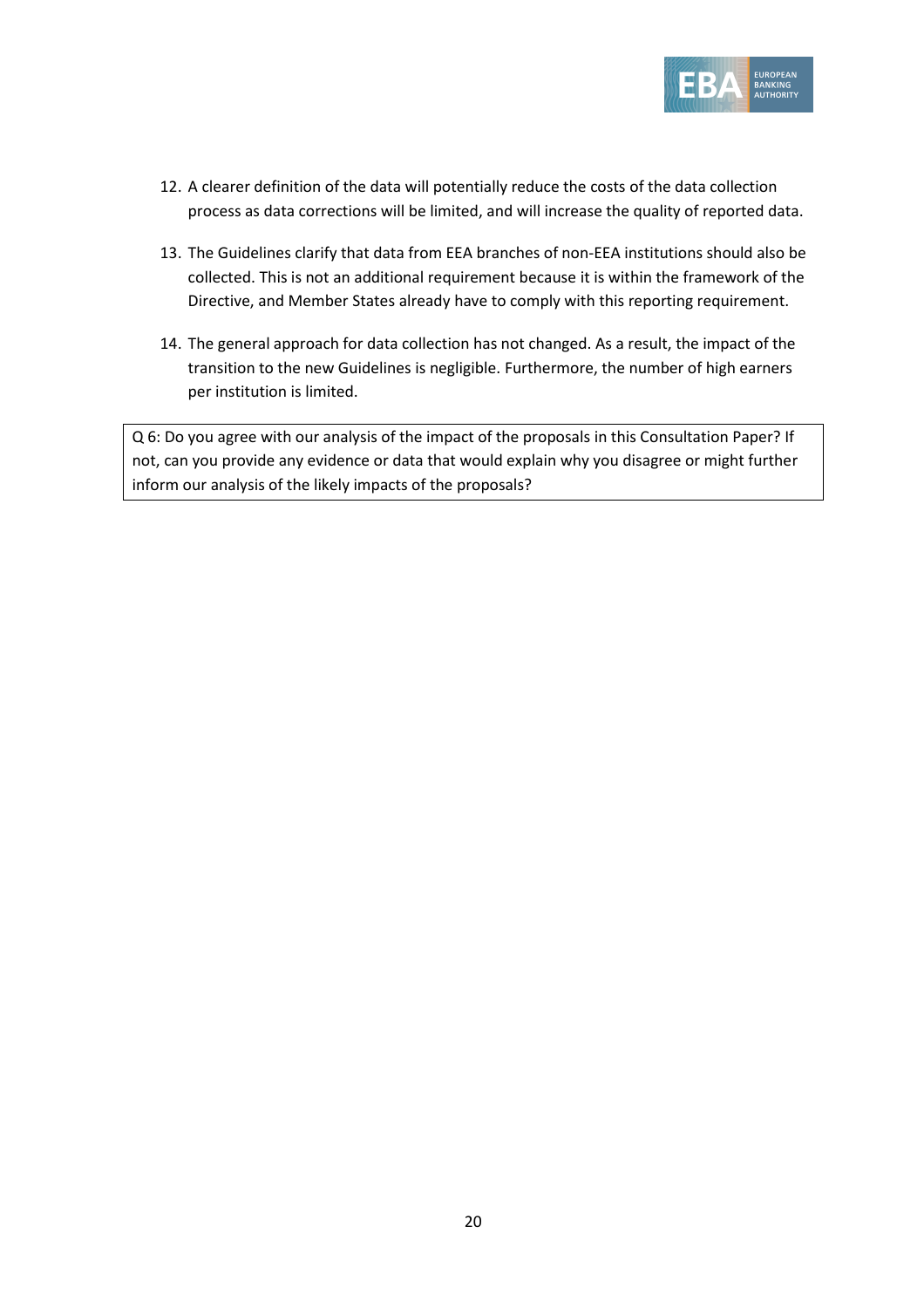

#### 5.2 Overview of questions for consultation

Q1: Are the subject matter and scope of the Guidelines sufficiently clear?

Q2: Is the information to be submitted to the EBA sufficiently clear?

Q3: Is the template in Annex 1 appropriate and sufficiently clear?

Q4: Are the reporting period and the specific amounts to be reported sufficiently clear?

Q5: Are the indicated time periods sufficient to ensure that the data for 2013 can be collected in line with the updated Guidelines?

Q 6: Do you agree with our analysis of the impact of the proposals in this Consultation Paper? If not, can you provide any evidence or data that would explain why you disagree or might further inform our analysis of the likely impacts of the proposals?